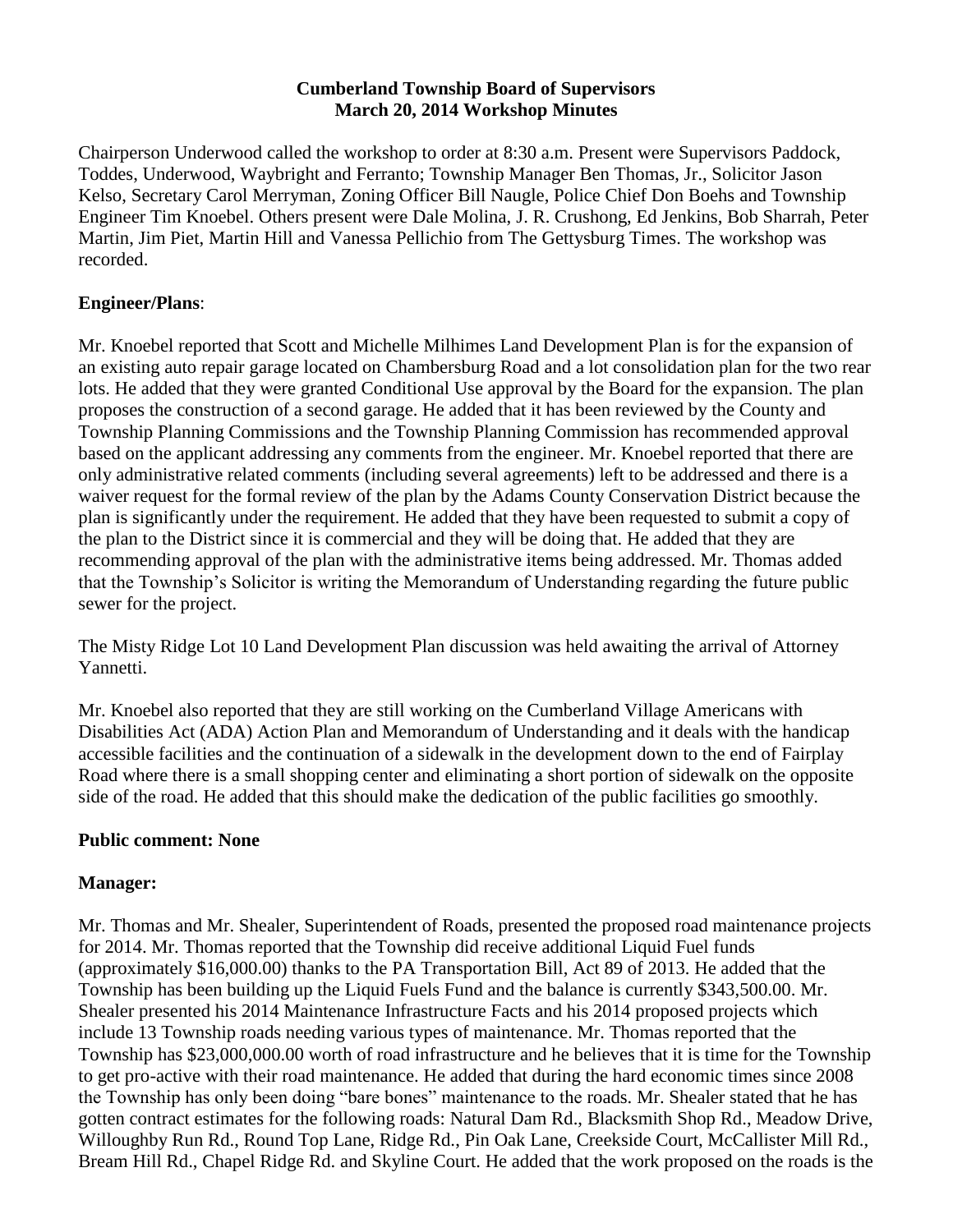"bare bones" minimum and totals \$340,498.00. He added that Hunters Trail was removed from the list due to the type of maintenance needed which is very costly.

Mr. Thomas added that the Township still has an outstanding obligation for the Belmont Rd. Bridge, in the amount of \$35,000.00 that is being held in the Liquid Fuels account. Mr. Shealer also stated that this approval is just to move ahead with the bidding process and once the bids are received they must still be approved by the Supervisors. Mr. Thomas proceeded with the presentation with the projects that they would like to see done in 2015 that includes: contribution to Old Mill Rd. re-build, Park Ave. full depth reclamation and overlay, Willoughby Run Bridge and Herr's Ridge Rd. from Mummasburg Rd. to Biglerville Rd. full depth reclamation and overlay and line painting for a total of approximately \$1.1 million. Mr. Thomas stated that research does need to be done to see if the Township can use some of the Traffic Impact fees for these projects and there is financial planning that needs to be done for these projects. He asked the Board to review information provided on the Pennsylvania Infrastructure Bank and would like approval to submit an application for the loan in June and it takes about six months to get approval. Mr. Thomas also mentioned several ways that the Township could increase revenue to pay back the loan.

Misty Ridge Lot 10 Land Development Plan was then discussed. Mr. Knoebel reported that Adams County Planning has reviewed the plan and the Township Planning Commission has recommended approval contingent upon the engineer's comments being addressed. He added that the technical comments have been addressed, what remains are administrative comments and there is a waiver request for the grade of the road. He reported that Lot 10 proposes 50 attached condominium dwelling units, a community building and associated parking, a half basketball court, 5 foot wide walking trails and the completion of Misty Ridge Rd. He stated that there are two locations where they are proposing a road slope of less than the 1% that is required. Pete Martin, engineer for the project, explained that they are correcting the horizontal issues that exist on the site and that is the reason for a waiver request. He explained that the first part of the development was built based on a bad survey and he explained how they are attempting to address that problem technically. He also reported that the slopes less than 1% that they are proposing exceed PennDOT's requirement. There was a lengthy discussion regarding the waiver request. Mr. Shealer, Superintendent of Roads, stated that he feels that the Township needs to strive to meet the 1% slope and feels that it can be done. Solicitor Kelso also stated that legal counsel would like to see the requirement of the ordinance met. Mr. Thomas suggested that he, Mr. Knoebel and Mr. Shealer meet with Attorney Yannetti and their consultant's right after the workshop to discuss the waiver further. Attorney Yannetti quickly went over the remaining comments and he did report that they will be paying the Park and Rec fees and will be requesting the money back when it comes time for them to build their recreation area. Mr. Martin also discussed a comment regarding the location of the handicap ramps and he stated that he would prefer for this note not be on the plan. Mr. Knoebel stated that some of the details of the handicap ramps are still under review with the Road Department and that was the reason that they asked for that note to be placed on the plan. Mr. Martin stated that if the note stays on the plan, the Township will have to be the ones to certify it because he will not.

Mr. Thomas reported that the Board has to appoint Pension Plan trustees for the Uniformed and Non-Uniformed Pension Plans. Mr. Ferranto expressed his desire to serve in this capacity and Mrs. Underwood has served as a trustee in the past. **Mr. Paddock made a motion to appoint Mr. Ferranto and Chair Underwood as trustees for the Pension Plans seconded by Mr. Toddes and carried 5-0.**

Mr. Thomas also reported that our Intern, Josh Ehrman, has completed one half of his work and the Township has received the grant money from Pa. State Association of Township Supervisors (PSATS) and he is asking the Board to consider approving one half of the payment to Josh on Tuesday night at the meeting.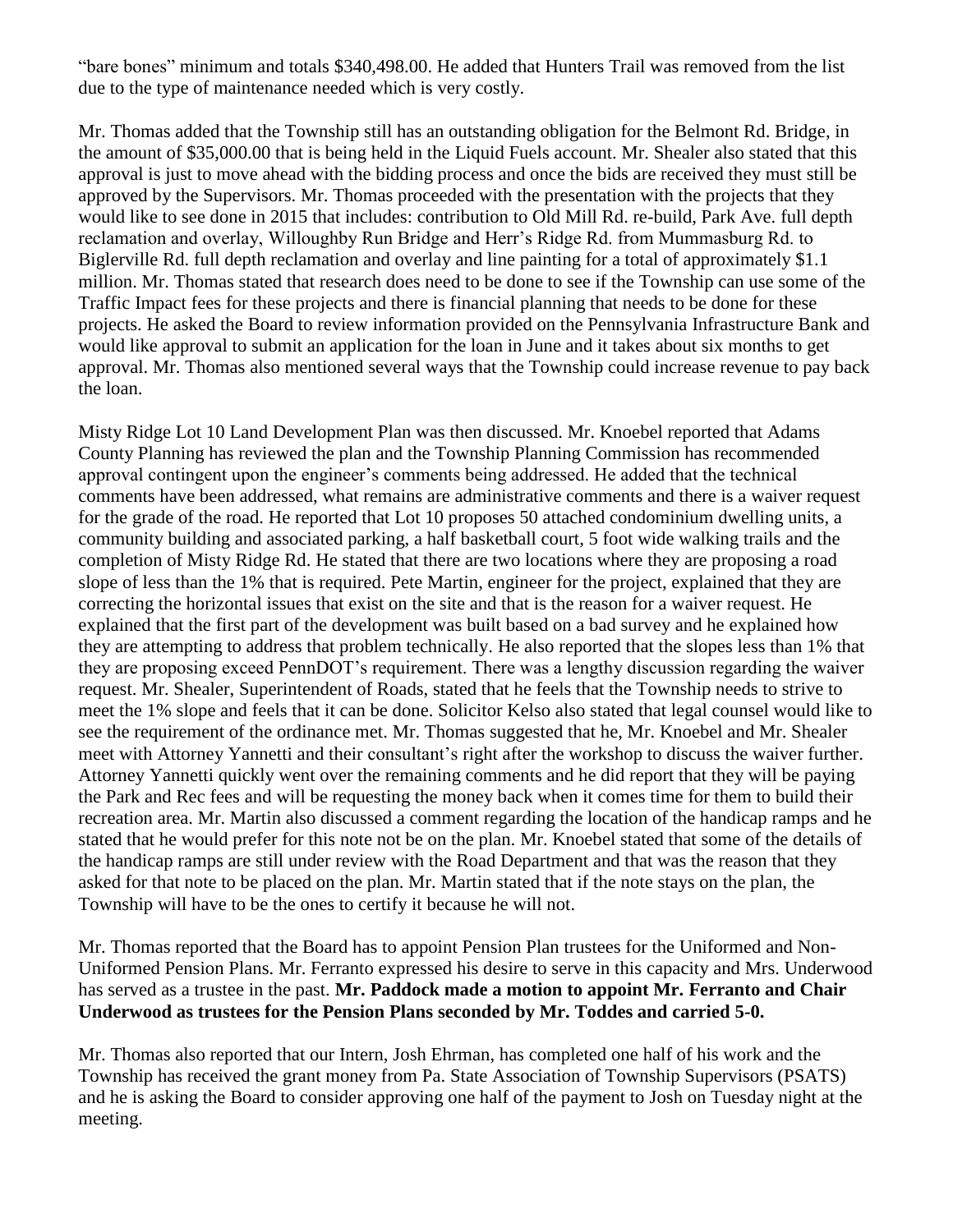Mr. Thomas asked to defer his report on the Adams County Tax Collection Committee and Act 32 until Tuesday night's meeting.

**Solicitor:** Nothing further to report.

# **Committee Reports:**

**Planning/Zoning** – Mr. Paddock reported that there was an agreement that the Adams County Planning Office will be putting out a summary of where the group is in the Comprehensive Plan update and offering that to the public for their input.

**Finance Committee –** The committee will be meeting on Tuesday at 2:00 p.m. before the meeting. P**ark and Rec –** Mr. Toddes reported that the Gettysburg Area Recreation Authority (GARA) has raised over \$15,000.00 for the Dog Park and the leagues will be starting soon.

**Personnel –** Chair Underwood reported that Mike Redding, Road Maintenance employee, has successfully completed his six month probation period and it is recommended that he come off of probation. Chair Underwood added that Lt. Guise reported that Sgt. Matthew Trostel has completed his probationary period following his promotion.

**CTA –** Mr. Toddes reported that both of the new pump stations are up and running, they are still working on the repairs to Old Mill Road and on the Greenmount Act 537 revision.

**COG –** Mr. Ferranto reported that the Legislative Committee has put together their legislative agenda, priorities and ideas. The Legislative Forum will be held on April  $24<sup>th</sup>$  and Congressman Perry, a representative from Senator Toomey's office, State Representatives Moul and Tallman and a representative from Senator Alloway's office will be in attendance. Mr. Ferranto encouraged everyone to attend.

**Adams County Conservation District (ACCD)** – Chair Underwood reported that there is a meeting with Pa. Dept. of Environmental Protection and the SRBC being held Tuesday evening at the Ag Center. **Economic Development** – Mr. Thomas reported that there was a crane brought here, the boom was lifted and a study was done by an entity that was interested in the view of the proposed Shentel tower to be located on the Township property from locations within the National Park. He added that we have not received any report on their findings. Chair Underwood reported that she and Mr. Thomas attended an informational meeting regarding Freedom Transit. She explained that college students who present an ID ride for free and the college does make a donation to pay for them. Also riding for free is senior citizens who register paid for by the Pa Lottery and visitors to the National Park who show a receipt and the Gettysburg Foundation does donate for these riders. She added that others pay \$1.00 to ride. Mr. Thomas added that a study will be sent out and Freedom Transit is to come out to visit the municipalities in the fall. Mr. Paddock suggested that the businesses that Freedom Transit serves should also consider contributing and that is being pursued.

**CT411** – Chair Underwood reported that Ed Yahner from Advanced Disposal has acknowledged the receipt of the Township's letter assessing the penalty and would like more detail what the administrative and legal fees were for.

**Public Safety** – Chief Boehs reported that the video equipment has been ordered, they are also involved in a project to re-do the patrol room and have three bids for moveable cubicles and would like to accept the local bid from Eicholtz Co. although it is a little higher than the others it is for a better quality cubicle, gives task lights in the cubicles and they will do the installation. He also reported that they have found a 2014 Chevy Tahoe for a reasonable price under the Central Westmoreland Council of Governments. This item will be discussed by the Finance Committee and brought to the Board on Tuesday night for consideration. Chief Boehs also reported that the video cameras in the cars are over seven years old and they are trying to find a grant to replace them starting with one in the proposed new car. Lastly, Chair Underwood reported that there is a Police Officer's Training Grant for a two-day Active Shooter's Training being held at the Emergency Service Building.